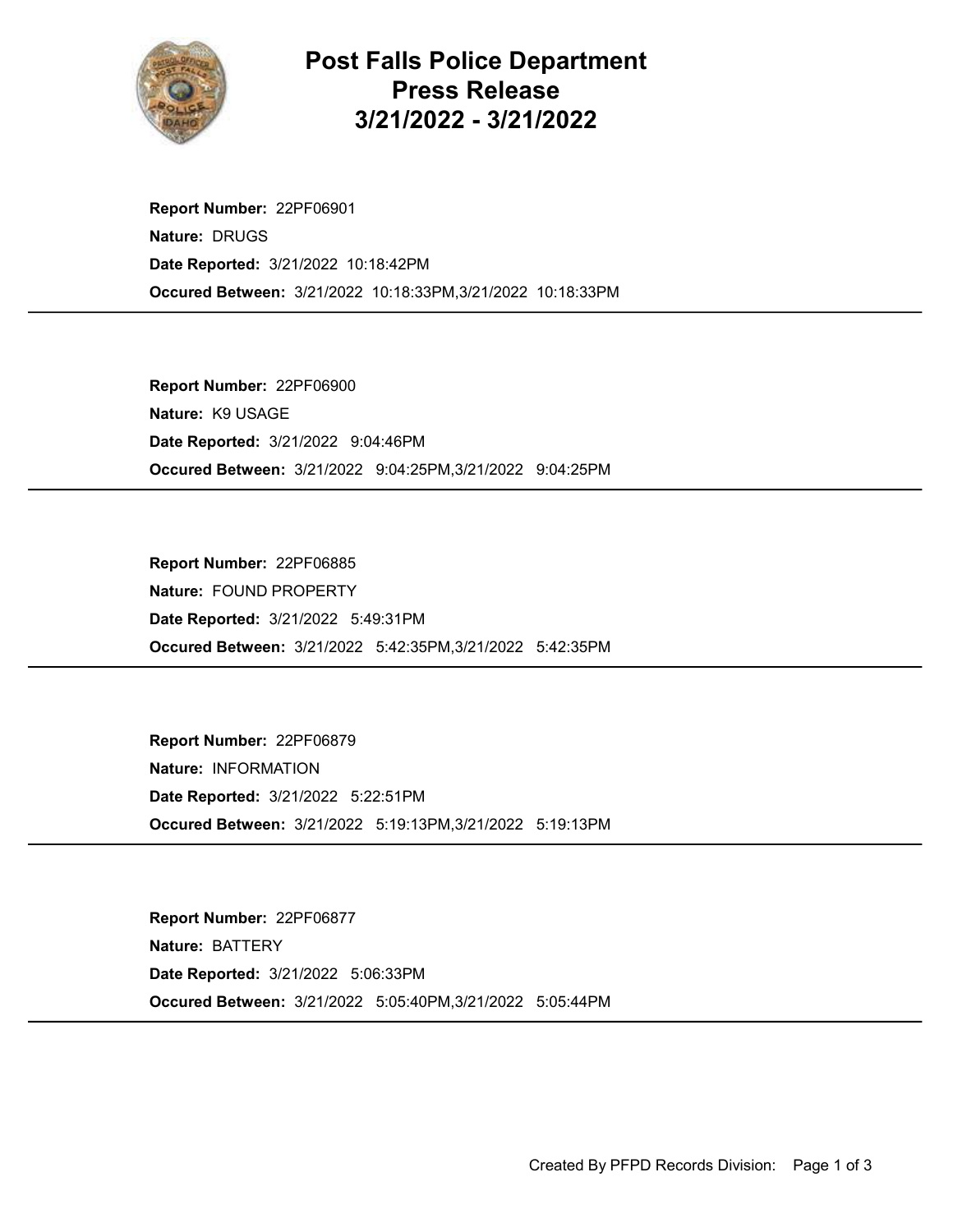Occured Between: 3/18/2022 2:20:00PM,3/21/2022 4:55:32PM Report Number: 22PF06876 Nature: RUNAWAY JUVENIL Date Reported: 3/21/2022 4:57:25PM

Occured Between: 3/21/2022 2:56:28PM,3/21/2022 2:56:28PM Report Number: 22PF06865 Nature: BATTERY Date Reported: 3/21/2022 2:58:50PM

Occured Between: 1/31/2022 12:00:00AM,3/20/2022 8:00:00AM Report Number: 22PF06842 Nature: MAL INJURY Date Reported: 3/21/2022 10:48:27AM

Occured Between: 3/18/2022 10:00:00AM,3/21/2022 10:00:00AM Report Number: 22PF06841 Nature: MAL INJURY Date Reported: 3/21/2022 10:43:24AM

Occured Between: 3/21/2022 10:38:49AM,3/21/2022 10:38:49AM Report Number: 22PF06840 Nature: SEX OFFENSE Date Reported: 3/21/2022 10:41:29AM

Occured Between: 3/21/2022 10:31:32AM,3/21/2022 10:31:32AM Report Number: 22PF06839 Nature: THEFT Date Reported: 3/21/2022 10:32:40AM